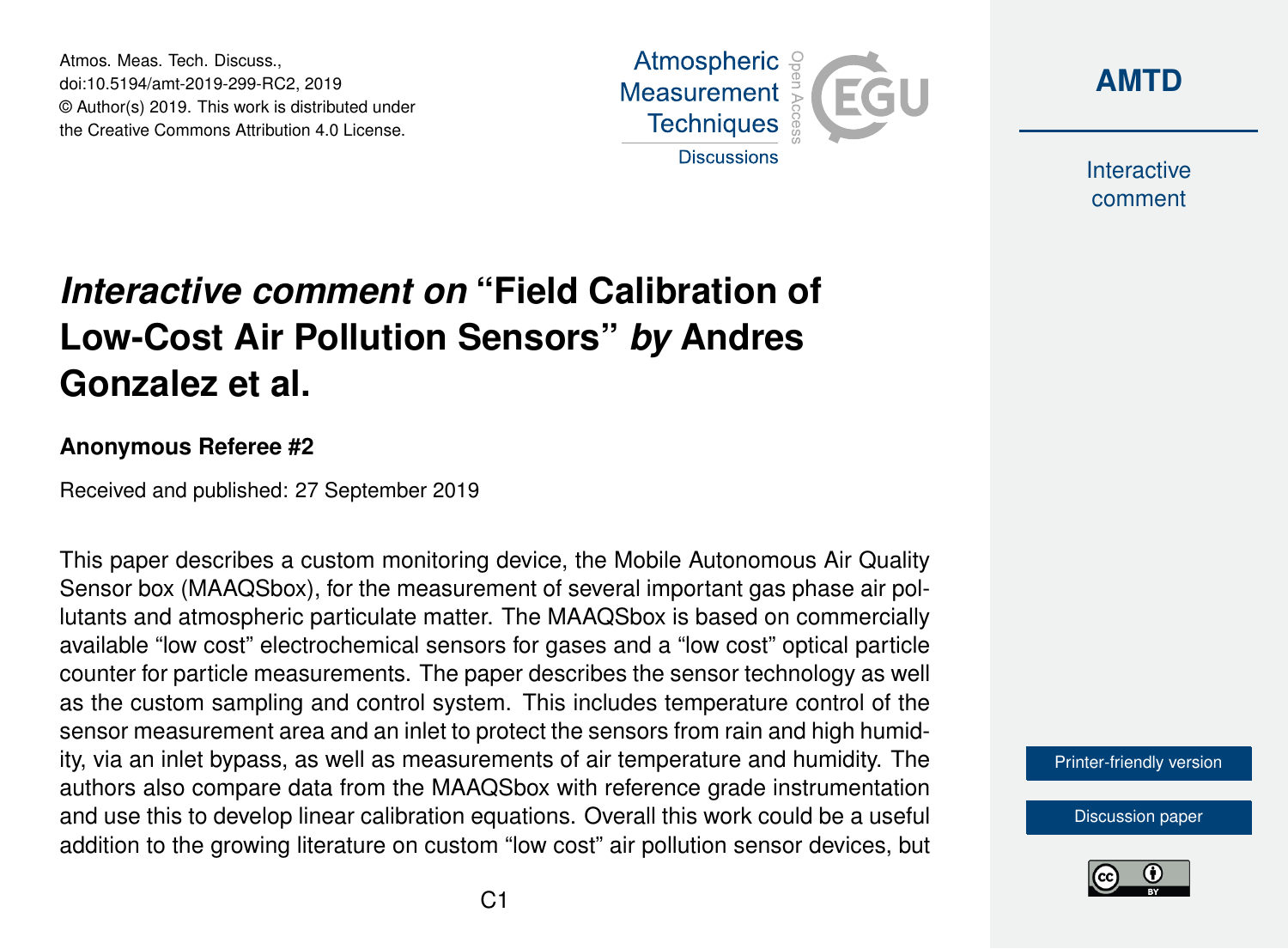requires more evidence on the performance evaluation of the MAAQSbox and major improvements to the calibration section of the paper before it should be published in AMT.

Major comments:

1) The most significant flaw in the analysis presented is that it seems that the data used to train the calibration models are the same used to evaluate the same models? If so this is not a valid test, and the training and test data need to be independent data sets.

2) Overall the calibration approach is not clear, with no indication of the improvement achieved with the increasing complexity of the calibration equation used. It would be helpful to the reader if the authors could provide a baseline performance of the sensors using a simple linear fit to the raw sensor signals, before including other variables such as temperature. This would enable the impact of sensor interferences, e.g. from temperature, to be understood in both the laboratory and field calibrations.

3) As this is a description of a new instrument the authors should provide an assessment of the measurement uncertainty.

4) The poor performance seen for the OPC-N2 sensor when compared to reference measurements is not adequately discussed. Early studies using these sensors identified a significant humidity dependence impacting the data under high humidity conditions. A study by Antonio et al. (2018) developed a correction for this instrumental effect on the OPC-N2, resulting in an apparent improvement in data quality. The authors should at the very least acknowledge this earlier work and discuss the implications for the work presented here.

Minor comments:

1) Table 1 has no units on values other than the average mixing ratio.

2) The statement on line 321 that calibrations will last  $\sim$  3 months has no supporting evidence and should either be removed or justified.

Interactive comment

[Printer-friendly version](https://www.atmos-meas-tech-discuss.net/amt-2019-299/amt-2019-299-RC2-print.pdf)

[Discussion paper](https://www.atmos-meas-tech-discuss.net/amt-2019-299)